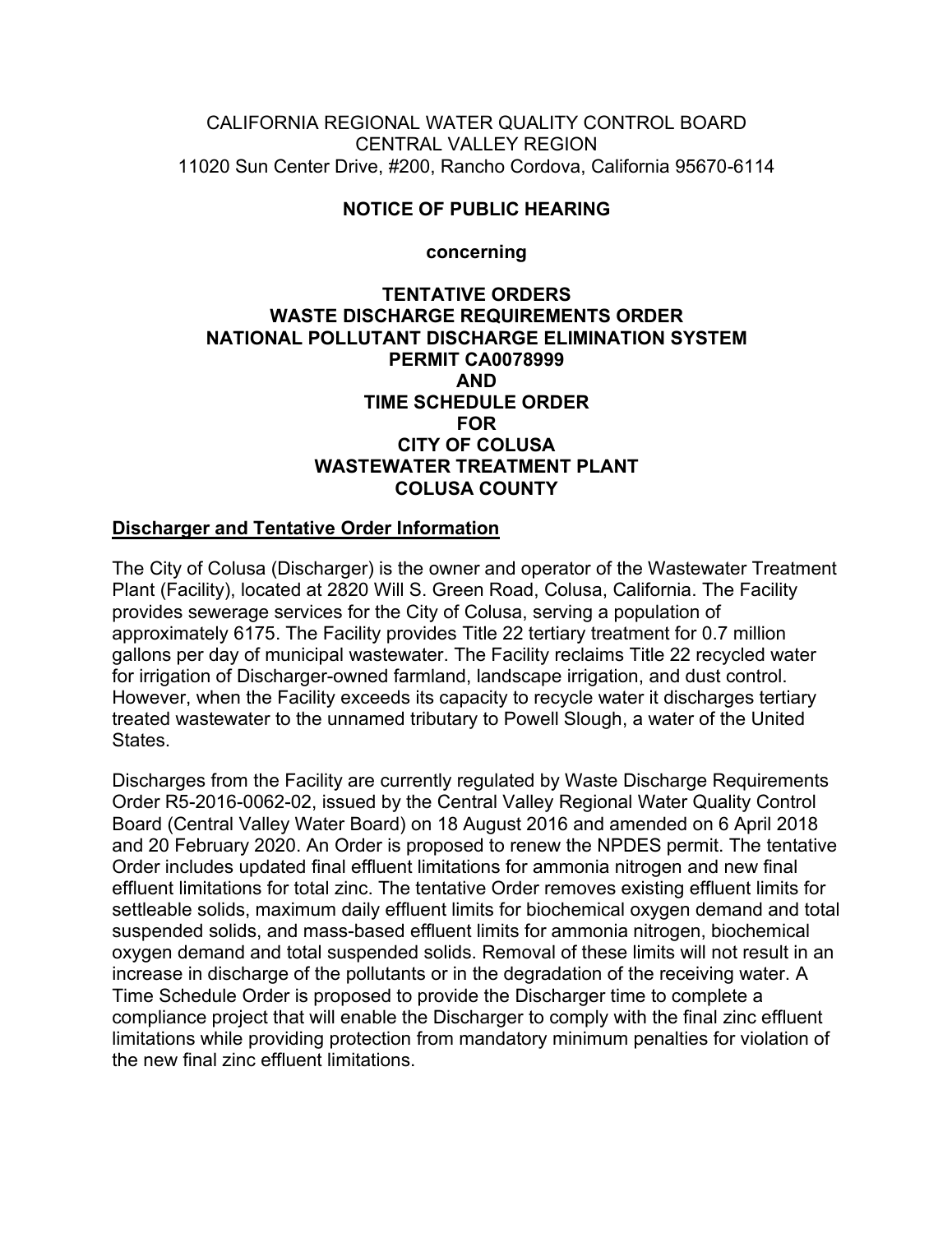#### **Public Hearing Date and Location**

A public hearing concerning the tentative Orders will be held during the Central Valley Water Board meeting scheduled for:

| DATE:  | 21/22 April 2022                            |
|--------|---------------------------------------------|
| TIME:  | 9:00 a.m.                                   |
| PLACE: | <b>Online Meeting</b>                       |
|        | <b>OR</b>                                   |
|        | <b>Regional Water Quality Control Board</b> |
|        | Fresno Office                               |
|        | 1685 "E" Street                             |
|        | Fresno, CA 93706-20047                      |

#### The [final meeting agenda](https://www.waterboards.ca.gov/centralvalley/board_info/meetings/)

(https://www.waterboards.ca.gov/centralvalley/board\_info/meetings/) will be available at least **10 days** before the meeting. The agenda will provide the anticipated date the hearing will be held for this item and anticipated order of all agenda items; however, the Board may consider agenda items out of their listed order. The agenda materials may also include staff revisions to the tentative Orders.

# **Nature and Purpose of Hearing**

At the hearing, the Central Valley Water Board will hear testimony and oral comments regarding the tentative Orders. This proceeding will be a formal adjudicatory proceeding. The [procedures governing Central Valley Water Board adjudicatory](http://www.waterboards.ca.gov/laws_regulations/)  [hearings](http://www.waterboards.ca.gov/laws_regulations/) (http://www.waterboards.ca.gov/laws\_regulations/) may be found at California Code of Regulations, title 23, section 648 et seq. and are available upon request.

# **Prehearing Submission of Written Comments and Evidence**

The **Discharger** is a party to this proceeding. As a party, the Discharger must submit written evidence or comments, if any, for the Board to consider no later than 5:00 p.m. on **18 March 2022** to the Central Valley Water Board email at [RB5S-NPDES-](mailto:RB5S-NPDES-Comments@waterboards.ca.gov)[Comments@waterboards.ca.gov.](mailto:RB5S-NPDES-Comments@waterboards.ca.gov)

**Interested persons** include any non-party that is interested in the outcome of the hearing. Interested persons wishing to comment, in writing, on the tentative Orders shall submit comments no later than 5:00 p.m. on **18 March 2022** to the Central Valley Water Board email at [RB5S-NPDES-Comments@waterboards.ca.gov](mailto:RB5S-NPDES-Comments@waterboards.ca.gov).

Pursuant to California Code of Regulations, title 23, section 648.4, the Board Chair may refuse to admit written evidence or comments that are not submitted in accordance with this Notice and shall refuse to do so when there is a showing of prejudice to the Discharger or the Board. Excluded material will not be considered by the Board.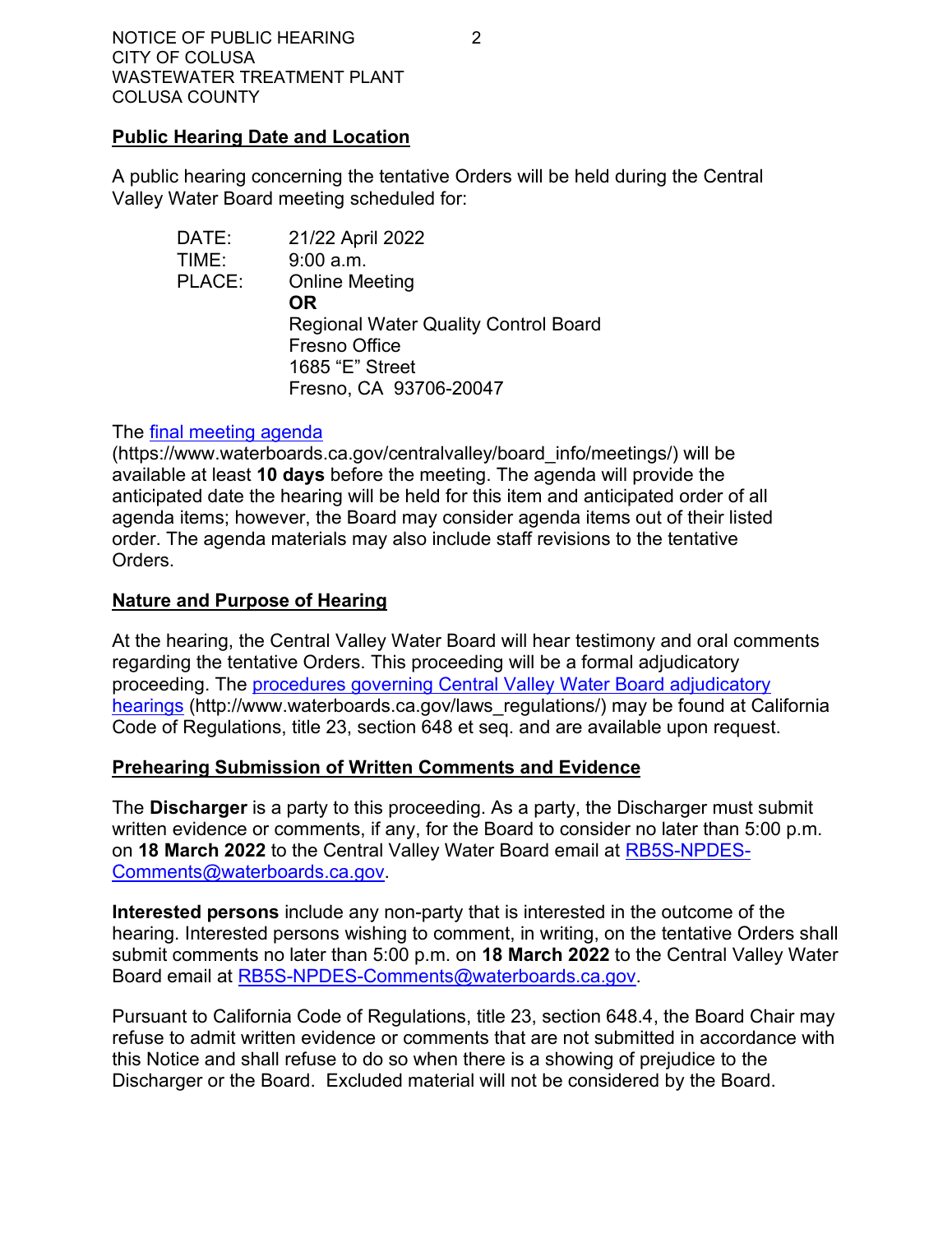#### **Visual Presentations**

Hearing participants may use PowerPoint or other visual presentations at the hearing, but the presentation content shall not exceed the scope of previously submitted written material. Presentations, if any, must be provided to the below Central Valley Water Board Contact by 12:00 p.m. on **19 April 2022**.

#### **Hearing Procedure and Time Limits**

The hearing on the tentative Orders will be conducted in the general order listed under California Code of Regulations, title 23, section 648.5, except that the Board Chair may modify the order for good cause.

The **Discharger** will be advised in advance of the hearing of the total amount of time allocated for their presentation and closing statement. The Discharger is invited to contact staff in advance of the hearing to discuss how much time they believe is necessary.

**Interested persons** may speak at the hearing and are expected to orally summarize their written submittals, if any. Each interested person will have 3 minutes to present oral comments. Additional time may be provided, upon request, at the discretion of the Board Chair.

#### **Hearing Accommodations**

The hearing facilities will be accessible to persons with disabilities. Individuals requiring special accommodations are requested to send an e-mail to [agenda5@waterboards.ca.gov](mailto:agenda5@waterboards.ca.gov) or call 916-464-4839 at least 5 working days prior to the meeting. TTY users may contact the California Relay Service at 1-800-735-2929 or voice line at 1-800-735-2922.

# **Availability of Documents**

The tentative Orders and related documents may be found on the Central Valley Water Board's [Tentative Orders Page](https://www.waterboards.ca.gov/centralvalley/board_decisions/tentative_orders/)

(http://www.waterboards.ca.gov/centralvalley/board\_decisions/tentative\_orders/). Copies of these documents may also be obtained by contacting or visiting the Central Valley Water Board's office at 11020 Sun Center Drive, #200, Rancho Cordova, California, 95670-6114 weekdays between 8:00 a.m. and 5:00 p.m. Scheduling an appointment to review the file by contacting the below Central Valley Water Board Contact in advance is not required but calling ahead will help ensure timely access to these documents.

# **Central Valley Water Board Contact**

Anyone having questions regarding this hearing item should contact David Kirn at (916) 464-4761 or [David.Kirn@waterboards.ca.gov](mailto:David.Kirn@waterboards.ca.gov).